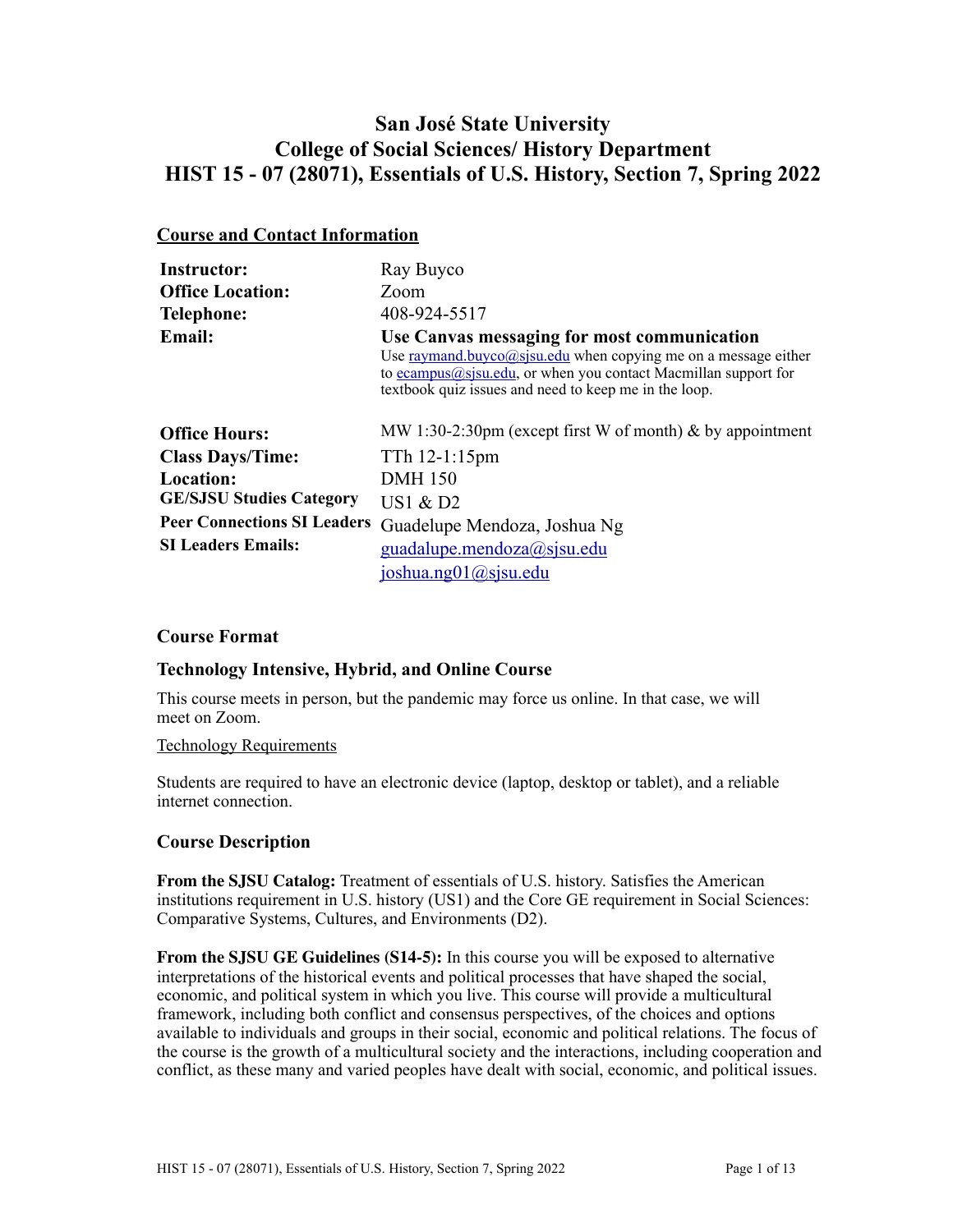#### **Learning Outcomes and Course Goals**

#### **GE Learning Outcomes (GELO):**

Upon successful completion of this course, students will be able to:

1. GELO 1 (US1): Describe the principal events, developments, ideas, politics, and international relations in all the territories now in the United States from the beginnings of this society until the present. While considering these topics, students will be asked to analyze certain subtopics. Assessed by multiple-choice and essay exams, and written analyses on primary sources followed up with online and in-class discussions.

2. GELO 2 (D2): Place contemporary developments in cultural, historical, environmental, and spatial contexts. Assessed by written analyses on primary sources, and quizzes on the reading.

3. GELO 3 (D2): Identify the dynamics of ethnic, cultural, gender/sexual, age-based, class, regional, national, transnational, and global identities and the similarities, differences, linkages, and interactions between them. Assessed by written analyses on primary sources, online and in-class discussions, and multiple-choice and essay exams.

4. GELO 4 (D2): Evaluate social science information, draw on different points of view, and formulate applications appropriate to contemporary social issues. Assessed by written analyses on primary sources, book activity, quizzes on the reading, multiple-choice and essay exams.

5. GELO 5 (D2): Compare and contrast two or more ethnic groups, cultures, regions, nations, or social systems in the context of U.S. history. Assessed by written analyses on primary sources, quizzes on the reading. online and in-class discussions, and multiplechoice and essay exams.

#### **Course Learning Outcomes (CLO)**

Upon successful completion of this course, students will be able to:

1. CLO 1: Distinguish between primary and secondary materials and decide when to use each. Assessed by written analyses on primary sources, and in-class activity.

2. CLO 2: Develop a methodological practice of sifting, analyzing, ordering, synthesizing, and interpreting evidence. Assessed by written analyses on primary sources, online and in-class discussions, and multiple-choice and essay exams.

3. CLO 3: Identify and summarize other scholars' historical arguments. Assessed by inclass polls, quizzes on the reading, and multiple-choice and essay exams.

4. CLO 4: Apply historical knowledge and analysis to contribute to contemporary social dialogue. Assessed by in-class polls, written analyses on primary sources, and class activities.

5. CLO 5: Generate a historical argument that is reasoned and based on historical evidence selected, arranged, and analyzed. Assessed by written analyses on primary sources and multiple-choice and essay exams.

6. CLO 6: Read the history text, study and take notes and then apply the knowledge in class. Assessed by in-class activities, multiple-choice and essay exams.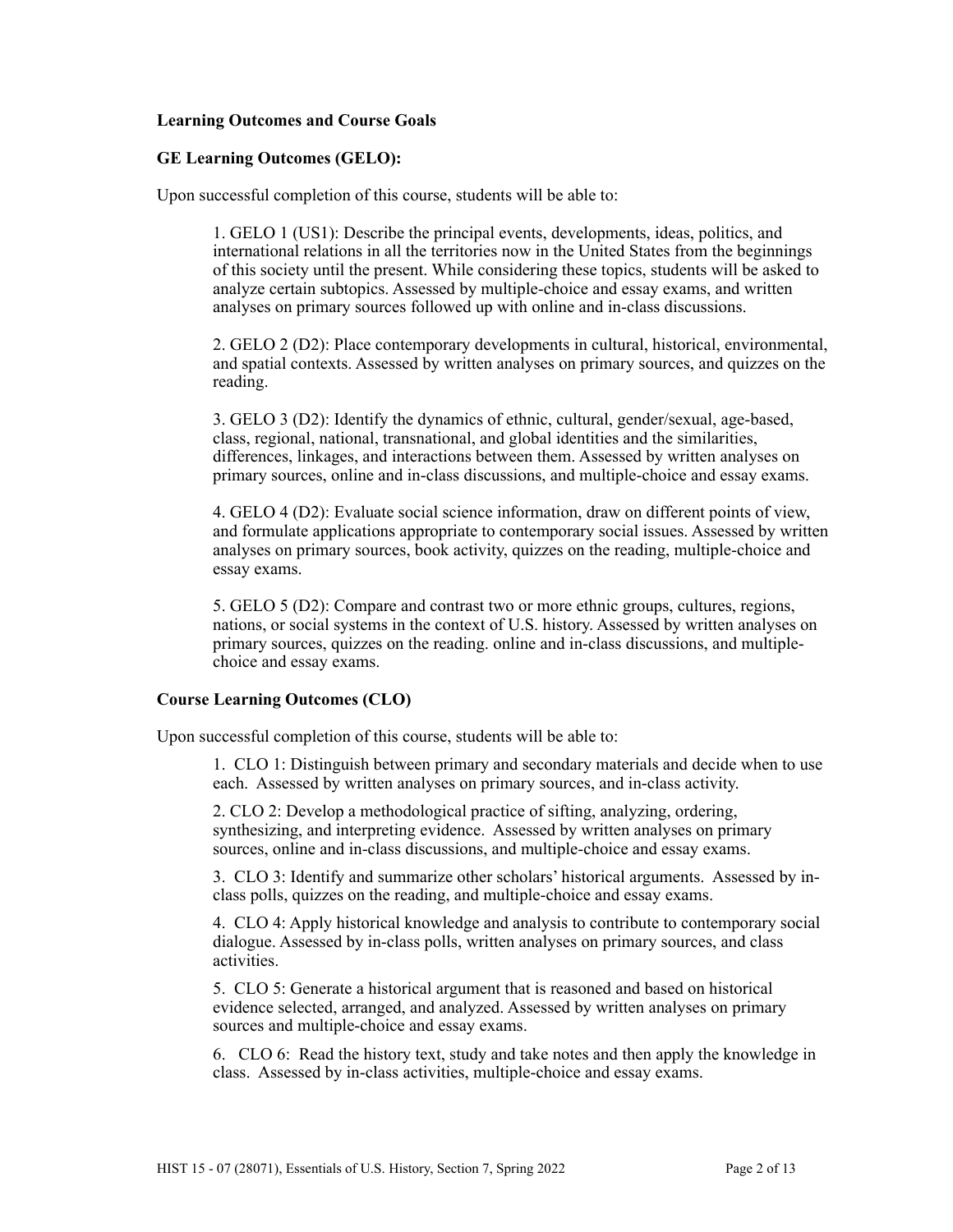## **Course Goals**

CG1: Courses in American Institutions should meet one or more of the following requirements: U.S. History, U.S. Constitution, and California Government. Students enrolled in these courses should be exposed to alternative interpretations of the historical events and political processes that have shaped the social, economic, and political systems in which they live.

CG2: Courses in American Institutions will provide a multicultural framework, including both conflict and consensus perspectives, of the choices and options available to individuals and groups in their social, economic, and political relations. The focus of the courses is the growth of a multicultural society and the interactions, including cooperation and conflict, as these many and varied peoples have dealt with social, economic, and political issues.

CG3: Social Science sources should increase the student's understanding of human behavior and social interaction in the context of value systems, economic structures, political institutions, social groups, and natural environments.

## **Required Texts/Readings**

## **Textbook**

Required: Rebecca Edwards; Eric Hinderaker; Robert O. Self; James A. Henretta, *LaunchPad for America's Histor*y (Six Months Access) 10E, ISBN-9781319305215. You will access quizzes and other homework through Canvas. \*\*Use the same log in email and password you use for Canvas when you create your Launchpad account.

(Available in the Spartan Bookstore)

## **Other Required Readings (Available in the Spartan Bookstore)**

Douglass, Frederick, *Narrative of the Life of Frederick Douglass, An American Slave*, 3nd ed., (Boston: Bedford/St. Martin's, 2003), ISBN: 9781319048891

Moody, Anne, *Coming of Age in Mississippi,* (New York: Random House, 1992), ISBN: 9780440314882

(Available in the Spartan Bookstore)

## **Other equipment / material requirements**

You will need access to a computer, iPad or other device and a good connection to the internet to complete the weekly homework assignments on Canvas.

## **Course Requirements and Assignments**

SJSU classes are designed such that in order to be successful, it is expected that students will spend a minimum of forty-five hours for each unit of credit (normally three hours per unit per week), including preparing for class, participating in course activities, completing assignments, and so on. More details about student workload can be found in [University Policy S12-3](http://www.sjsu.edu/senate/docs/S12-3.pdf) at [http://](http://www.sjsu.edu/senate/docs/S12-3.pdf) [www.sjsu.edu/senate/docs/S12-3.pdf.](http://www.sjsu.edu/senate/docs/S12-3.pdf)

NOTE that University policy F69-24 at <http://www.sjsu.edu/senate/docs/F69-24.pdf>states that "Students should attend all meetings of their classes, not only because they are responsible for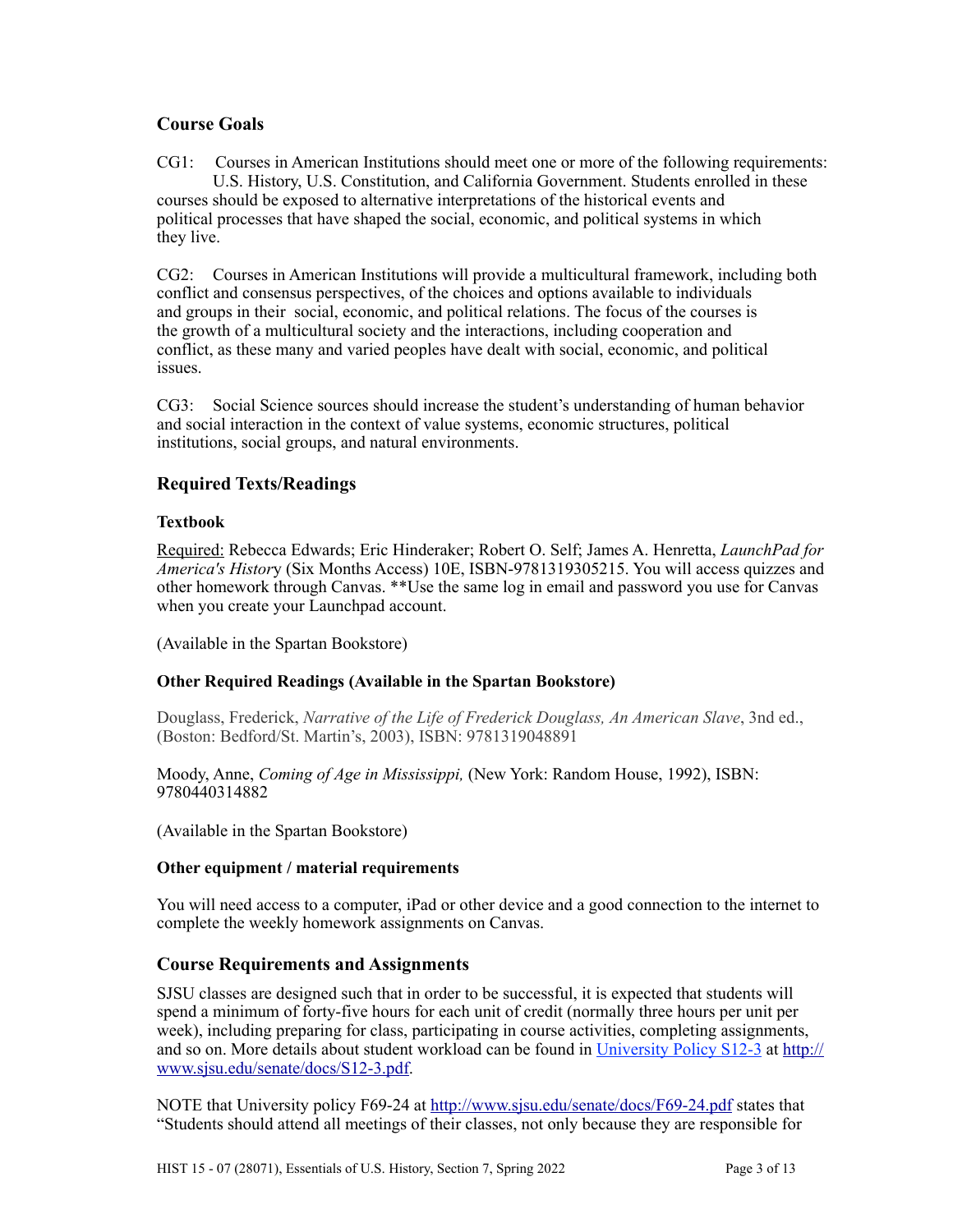material discussed therein, but because active participation is frequently essential to insure maximum benefit for all members of the class. Attendance per se shall not be used as a criterion for grading."

## **1.) Honesty Agreement:**

Students must review and sign an honesty agreement before they can participate in this course.

## **2.) In-Class Lecture Quizzes (10% of grade):**

Open note, timed multiple choice quizzes, focusing on themes covered in lecture and discussion, given regularly sometime during class. Students will be allowed to use their own handwritten class notes, but will not be allowed to surf the web. \*\*\*These quizzes must only be taken while physically present in class. *Taking the quizzes without being physically present will be considered academic dishonesty.*

## **3.) Midterm & Final\* Exams (40% of grade):**

Essay questions focusing on themes covered in lecture and discussion.

The midterm and final exams will be conducted in-class during a specified date and time (see course schedule), and students will be allowed to use one page, front and back, of their own handwritten notes only. You will turn in these notes along with your exam.

\*Final Exam is not cumulative except for the cumulative essay question, and that will satisfy the following requirement:

*"*Faculty members are required to have a culminating activity for their courses, which can include a final examination, a final research paper or project, a final creative work or performance, a final portfolio of work, or other appropriate assignment."

## \***\*Protocol on in-class Exams:**

1.) Bring a clean, greenbook to the exam and give it to the professor.

2.) Put all your electronic devices (phone, tablet, computer, apple watch, cameras etc.) in your backpack. Put everything else in your backpack except your writing instrument, and one page of handwritten notes.

3.) Leave your backpack in the front of the classroom.

4.) Collect the exam and a greenbook from the professor and sit down to take the exams.

If the Pandemic forces us online, we will use Lockdown Browser w/webcam.

## \*\*\***Preparing for quizzes & exams:**

- 1) Review notes from lectures after every class and weekly
- 2) Go to SI Sessions regularly (optional, but highly recommended)
- 3) Think about broader issues and connections between all of the material covered in the course.
- 4) Condense your notes to one hand written page, front and back, the weekend before the exams.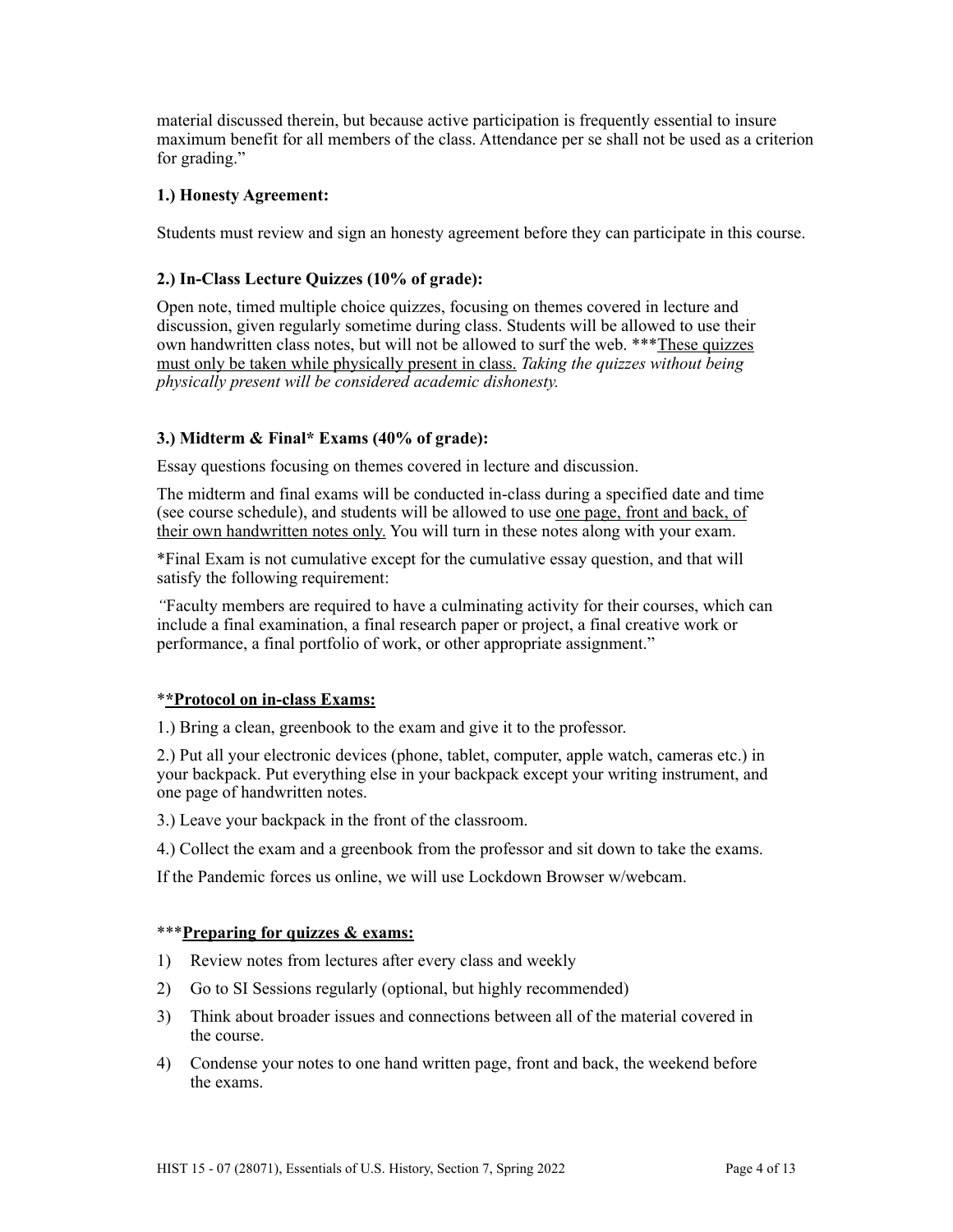## **3.) Semester Paper (15% of grade):**

Paper: Students will write a 3-4 page history paper, using at least two primary sources (documents) either from our online reader (found in the ebook), *Narrative of the Life of Frederick Douglass* or *Coming of Age in Mississippi* (counts as one each) or other relevant primary sources. Question on the definition of a primary source? **[https://](https://www.thesaurus.com/e/writing/primary-source-vs-secondary-source/?itm_source=parsely-api) [www.thesaurus.com/e/writing/primary-source-vs-secondary-source/?](https://www.thesaurus.com/e/writing/primary-source-vs-secondary-source/?itm_source=parsely-api) [itm\\_source=parsely-api](https://www.thesaurus.com/e/writing/primary-source-vs-secondary-source/?itm_source=parsely-api)**

*No secondary sources are to be used*. The goal is to analyze your selected primary sources individually and collectively, and then write an argument and historical narrative based on that analysis.

#### **4.) Chapter Reading, Primary Source Reading and All Assigned Online Quizzes (20% of grade):**

You should come to class having done all the assigned Textbook chapter and Macmillan Launchpad quizzes by the due date.

Read the weekly assigned primary sources and take the associated Macmillan quizzes by the due date. Be prepare to answer discussion questions at the end of the sources in class. The purpose of this assignment is to prepare you for discussion.

Note: You cannot make up a quiz, so be sure you complete it on time.

#### **5.) In-class Activities and Canvas Discussions and Quizzes and Homework on**  *Narrative of the Life of Frederick Douglass, An American Slave* **&** *Coming of Age in Mississippi* **(15%):**

There are regular discussions on Canvas that you will be required to participate in. We will also have discussions in class. Expressing your take and analysis on the material will help you in terms of having a complete understanding the material. You will also aid to the collective understanding of the material.

Take advantage of opportunities to participate. Here are excellent ways of contributing to the class: listening carefully to others, sharing your ideas, asking questions, responding to others' thoughts, participating in small group activities.

You will submit ten discussion "questions and observations" for each of the books (canvas) participate in online discussions on Canvas.

*The quizzes for the two books will be in-class, and are closed book*, closed notes (see class schedule). \*\*\*These quizzes must only be taken while physically present in class. *Taking the quizzes without being physically present will be considered academic dishonesty.*

Being unprepared to discuss the book will further damage your participation and exam grades.

\*\*\*Note on Missing Scheduled Exams: A valid, documented excuse, is required to make up quizzes and exams. For example, if sick, a doctor's note is required. Excuses for required academic or athletic events that interfere with classwork or exams must be authorized by an administrator or an appropriate counselor or faculty member in writing, well in advance.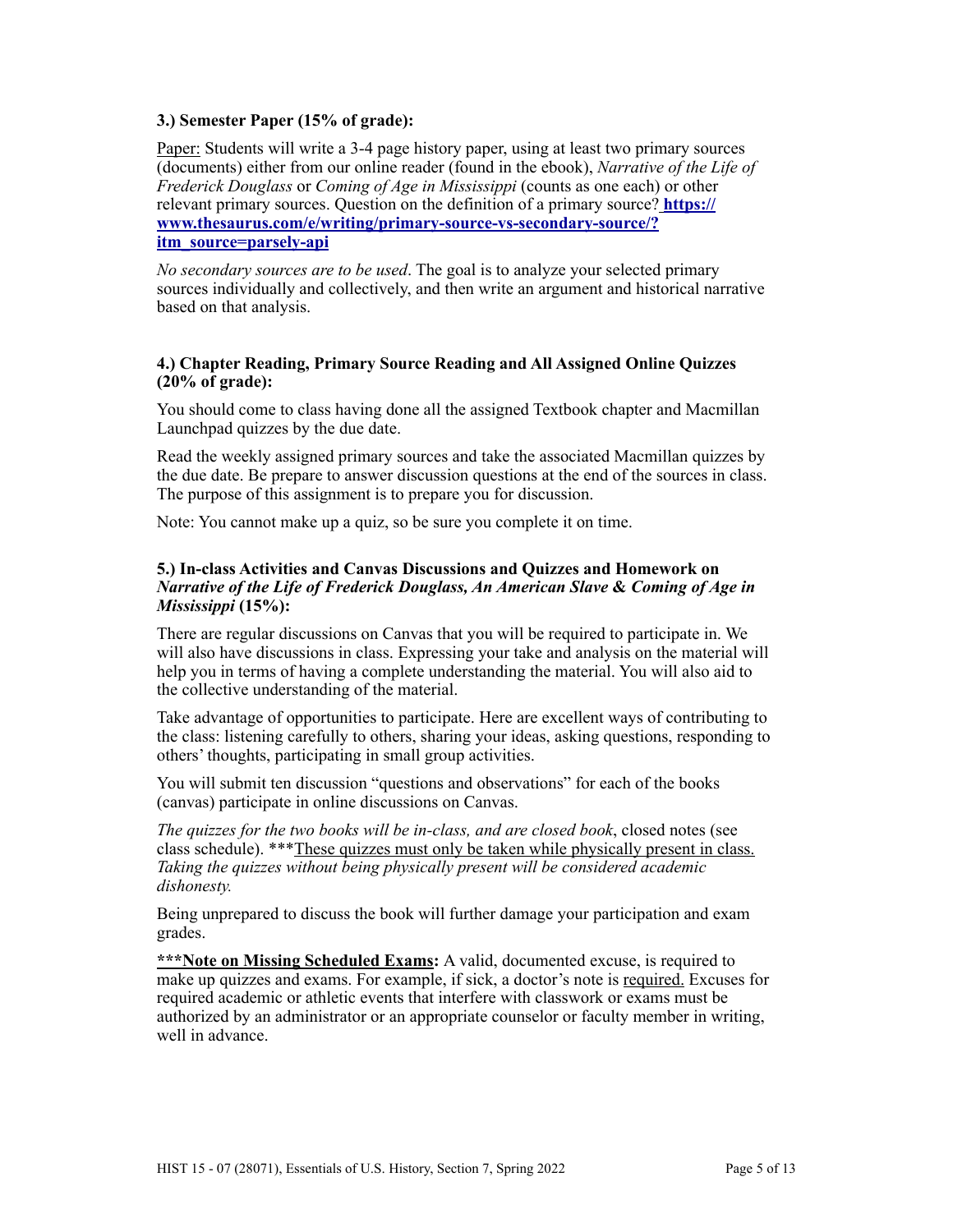## **Final Examination or Evaluation**

Final Exam is not cumulative except for the cumulative essay question, and that will satisfy the following requirement:

University policy S17-1

"Faculty members are required to have a culminating activity for their courses, which can include a final examination, a final research paper or project, a final creative work or performance, a final portfolio of work, or other appropriate assignment."

#### Academic Dishonesty

Students who are suspected of cheating during an exam or quiz will be referred to the Student Conduct and Ethical Development office and depending on the severity of the conduct, will receive a zero on the assignment or a grade of F in the course. Grade Forgiveness does not apply to courses for which the original grade was the result of a finding of academic dishonesty.

#### **Grading Policy**

Grading will be A-F. Final course grades will be assigned based on the following scale; grades below 60% will be considered failing ("F"):<br>A plus =  $98 - 100\%$ B plus =  $88 - 89.9\%$  C plus =  $78 - 79.9\%$  D plus =  $68 - 69.9\%$  $A = 92 - 97.9\%$  B =  $82 - 87.9\%$  C =  $72 - 77.9\%$  D =  $62 - 67.9\%$ A minus =  $90 - 91.9\%$  B minus =  $80 - 81.9\%$  C minus =  $70 - 71.9\%$  D minus =  $60 - 61.9\%$ 

## Grade Symbols and Values:

A plus: 4.0; A: 4.0; A minus: 3.7; B plus: 3.3; B: 3.0; B minus: 2.7; C plus: 2.3; C: 2.0; C minus: 1.7; D plus: 1.3; D: 1.0; D minus: .7; F: 0

**\*Caution:** Canvas grades can be misleading until the very end of the semester as the final, the last Macmillan grade sync, in-class Activities, and other assignment grades need to be factored in. Feel free to come to office hours or make an appointment to discuss your progress in this course.

**\*\*Note:** Under certain circumstances, and regardless of the percentage points listed above, a student's contributions and academic curiosity (or lack thereof) may influence that student's final grade beyond the listed scope. In other words, students who do not come to class and regularly participate in discussions may find their final grade significantly reduced to reflect the full scope of class involvement. An "A" grade requires more than good test-taking and essay-writing.

#### Grade Checks

In general, you should keep track of your own grade by checking Canvas, and/or keeping your returned assignments, noting the scores, and using the course grading breakdown listed above. If you need formal verification of your grade (for paperwork associated with a scholarship, student organization, etc.), you should Canvas message me at least 24 hours ahead of time to let me know you'll be bringing grade check paperwork to class or to office hours or to make an appointment. If you ask me in class with no advance notice, I will not be able to provide a grade estimate for you. In general I do not discuss grades by email; I prefer discussing grades during office hours or by appointment.

We can discuss specific questions/concerns about assignment/exam grades on Canvas by Canvas message, but it is always better to meet on Zoom.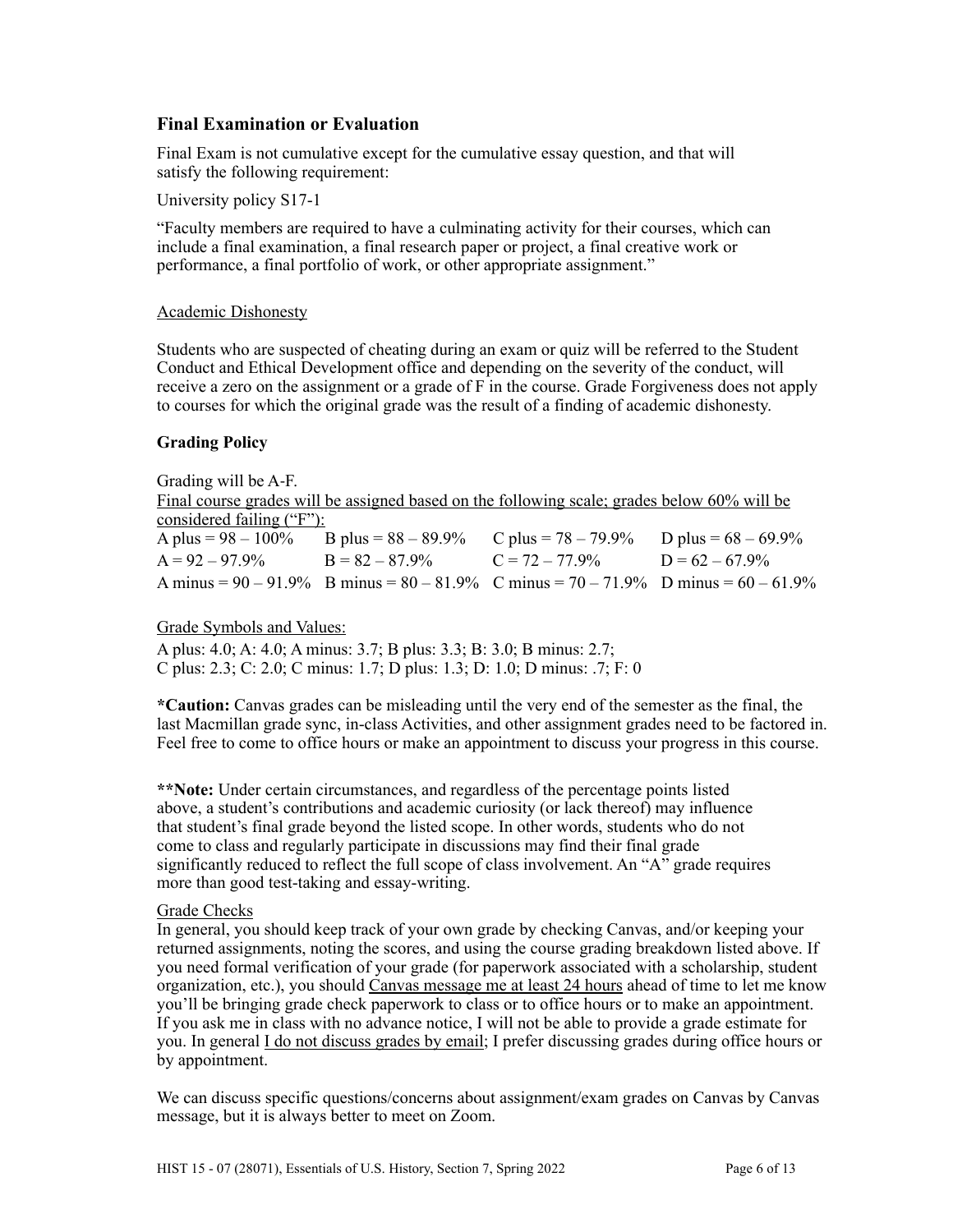Contact Professor Buyco by Canvas prior to the time an assignment is due if you need an extension because of illness or other reasons. You will need a documented excuse to be officially excused. Forged doctors notes are grounds for being reported to the Office of Student Conduct and Ethical Development.<http://www.sjsu.edu/studentconduct/students/> Macmillan quiz assignments cannot be made up or extended except for documented illness or documented unforeseen circumstances.

Other late assignments will be marked down 1/3 grade for each day late. For example, a B will be reduced to a B- if turned in one day late. I do not grant extensions except in cases of documented illness or documented unforeseeable circumstances. If such circumstances arise, you should contact me immediately.

## **Classroom Protocol**

#### Masks are required!

Our class time will take a variety of formats, including lecture, large group discussion, small group discussion, and in-class exercises. I encourage you to ask questions during lectures. Because most of our time together will be interactive, your participation will be essential.

In order to make our class discussions and activities successful, you should complete all required readings and homework assignments before each class period, and bring these readings to class with you.

You are expected to arrive to class on time. Cell phones must be on silent and must be put away for the duration of the class! Tablets and computers are allowed only for taking lecture or discussion notes. Close all applications except the one that allows note taking.

Please refrain from talking when I begin to lecture. During the discussion sections, discuss only the in-class assignment at hand.

I reserve the right to penalize repeat offenders by lowering the offender's grade.

## Consent for Recording of Class and Public Sharing of Instructor Material *University Policy S12-7*, requires students to obtain instructor's permission to record the course and the following items to be included in the syllabus:

Common courtesy and professional behavior dictate that you notify someone when you are recording him/her. You must obtain the instructor's permission to make audio or video recordings in this class. Such permission allows the recordings to be used for your private, study purposes only. The recordings are the intellectual property of the instructor; you have not been given any rights to reproduce or distribute the material. Send me a message through canvas asking for permission to record the lectures.

Course material developed by the instructor is the intellectual property of the instructor and cannot be shared publicly without his/her approval. You may not publicly share or upload instructor generated material for this course such as exam questions, lecture notes, or homework solutions without instructor consent.

Students are prohibited from recording class activities (including class lectures, office hours, advising sessions, etc.), distributing class recordings, or posting class recordings. Materials created by the instructor for the course (syllabi, lectures and lecture notes, presentations, etc.) are copyrighted by the instructor.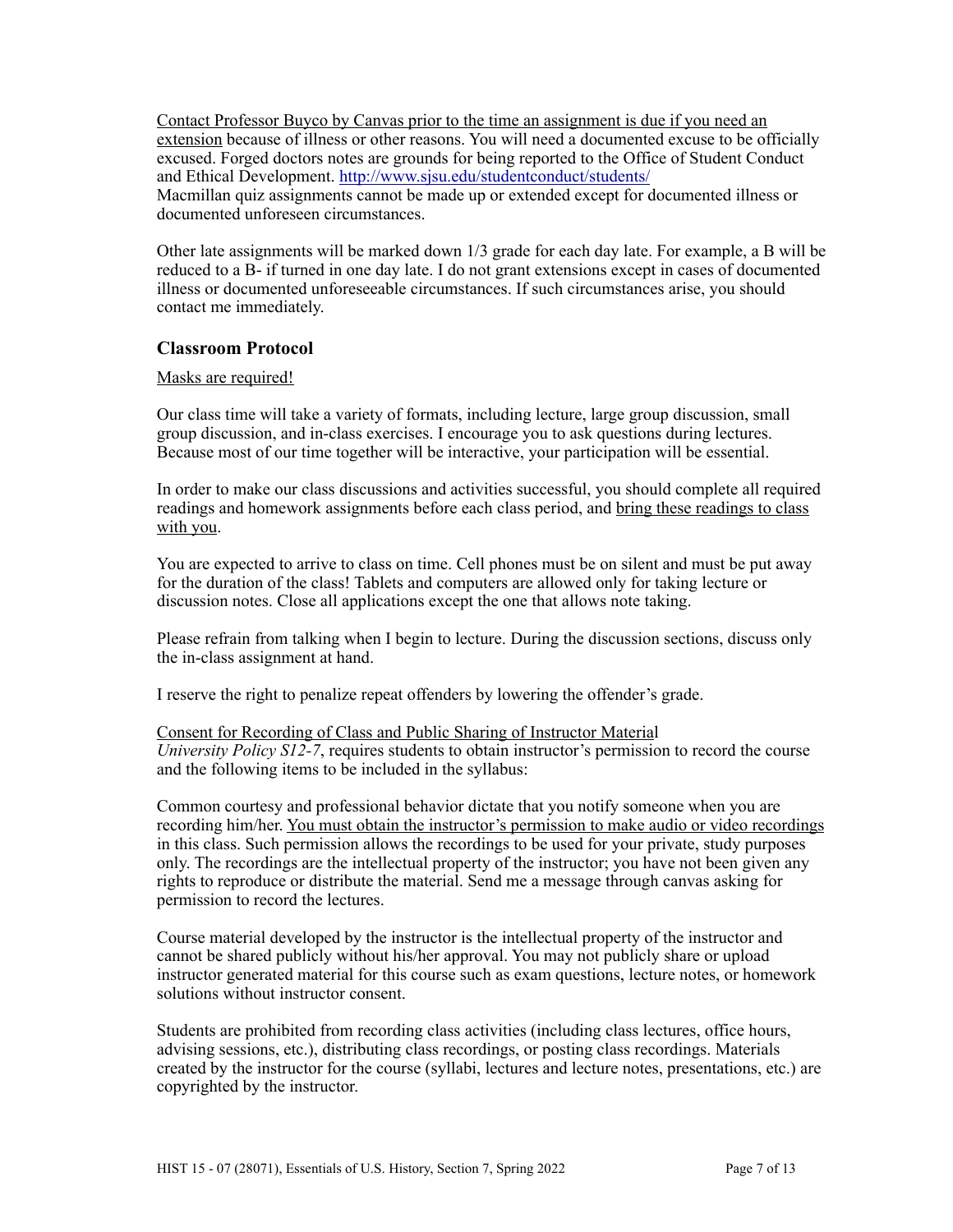*University policy (S12-7)* is in place to protect the privacy of students in the course, as well as to maintain academic integrity through reducing the instances of cheating. Students who record, distribute, or post these materials will be referred to the Student Conduct and Ethical Development office. Unauthorized recording may violate university and state law. It is the responsibility of students that require special accommodations or assistive technology due to a disability to notify the instructor.

## **University Policies**

## **General Expectations, Rights and Responsibilities of the Student**

As members of the academic community, students accept both the rights and responsibilities incumbent upon all members of the institution. Students are encouraged to familiarize themselves with SJSU's policies and practices pertaining to the procedures to follow if and when questions or concerns about a class arises. See University Policy S90–5 at http://www.sjsu.edu/senate/docs/S90-5.pdf. More detailed information on a variety of related topics is available in the SJSU catalog, at http://info.sjsu.edu/webdbgen/narr/catalog/rec-12234.12506.html. In general, it is recommended that students begin by seeking clarification or discussing concerns with their instructor. If such conversation is not possible, or if it does not serve to address the issue, it is recommended that the student contact the Department Chair as a next step.

## **Dropping and Adding**

Students are responsible for understanding the policies and procedures about add/drop, grade forgiveness, etc. Refer to the current semester's [Catalog Policies](http://info.sjsu.edu/static/catalog/policies.html) section at http://info.sjsu.edu/ static/catalog/policies.html. Add/drop deadlines can be found on the current academic year calendars document on the [Academic Calendars webpage](http://www.sjsu.edu/provost/services/academic_calendars/) at http://www.sjsu.edu/provost/services/ academic\_calendars/. The [Late Drop Policy](http://www.sjsu.edu/aars) is available at http://www.sjsu.edu/aars/policies/ latedrops/policy/**.** Students should be aware of the current deadlines and penalties for dropping classes.

Information about the latest changes and news is available at the [Advising Hub](http://www.sjsu.edu/advising/) at http:// www.sjsu.edu/advising/

## **Academic integrity**

Your commitment, as a student, to learning is evidenced by your enrollment at San Jose State University. The [University Academic Integrity Policy S07-2](http://www.sjsu.edu/senate/docs/S07-2.pdf) at http://www.sjsu.edu/senate/docs/ S07-2.pdf requires you to be honest in all your academic course work. Faculty members are required to report all infractions to the office of Student Conduct and Ethical Development. The [Student Conduct and Ethical Development website](http://www.sjsu.edu/studentconduct/) is available at http://www.sjsu.edu/ studentconduct/.

## **Campus Policy in Compliance with the American Disabilities Act**

If you need course adaptations or accommodations because of a disability, or if you need to make special arrangements in case the building must be evacuated, please make an appointment with me as soon as possible, or see me during office hours. [Presidential Directive 97-03](http://www.sjsu.edu/president/docs/directives/PD_1997-03.pdf) at http:// www.sjsu.edu/president/docs/directives/PD\_1997-03.pdf requires that students with disabilities requesting accommodations must register with the [Accessible Education Center](http://www.sjsu.edu/aec) (AEC) at http:// www.sjsu.edu/aec to establish a record of their disability.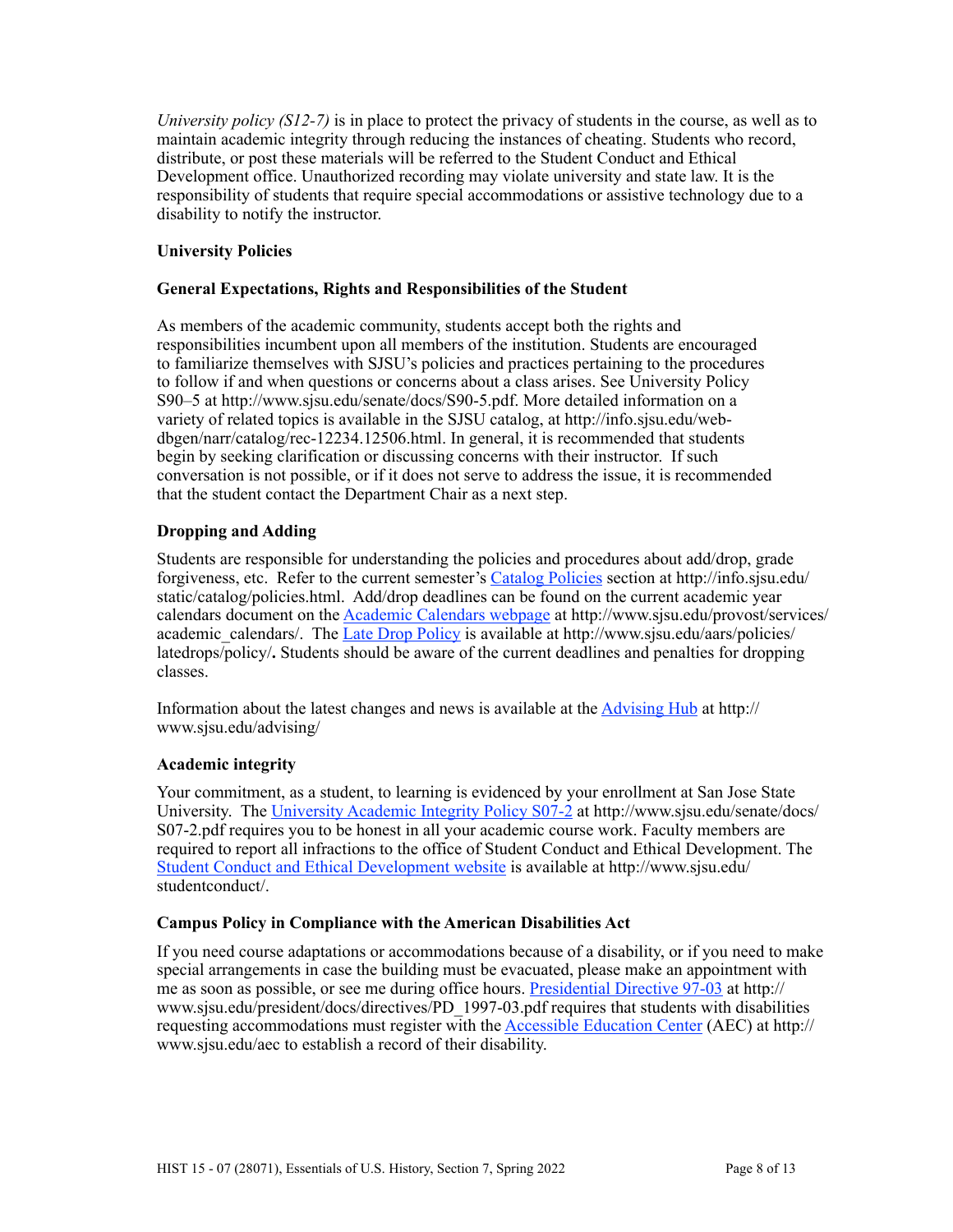#### **Accommodation to Students' Religious Holidays**

San José State University shall provide accommodation on any graded class work or activities for students wishing to observe religious holidays when such observances require students to be absent from class. It is the responsibility of the student to inform the instructor, in writing, about such holidays before the add deadline at the start of each semester. If such holidays occur before the add deadline, the student must notify the instructor, in writing, at least three days before the date that he/she will be absent. It is the responsibility of the instructor to make every reasonable effort to honor the student request without penalty, and of the student to make up the work missed. See [University Policy S14-7](http://www.sjsu.edu/senate/docs/S14-7.pdf) at http://www.sjsu.edu/senate/docs/S14-7.pdf.

## **Student Technology Resources**

Computer labs for student use are available in the Academic Success Center at http:// www.sjsu.edu/at/asc/ located on the 1st floor of Clark Hall and in the Associated Students Lab on the 2nd floor of the Student Union. Additional computer labs may be available in your department/college. Computers are also available in the Martin Luther King Library. A wide variety of audio-visual equipment is available for student checkout from Media Services located in IRC 112. These items include DV and HD digital camcorders; digital still cameras; video, slide and overhead projectors; DVD, CD, and audiotape players; sound systems, wireless microphones, projection screens and monitors.

#### **SJSU Peer Connections**

Peer Connections, a campus-wide resource for mentoring and tutoring, strives to inspire students to develop their potential as independent learners while they learn to successfully navigate through their university experience. You are encouraged to take advantage of their services which include course-content based tutoring, enhanced study and time management skills, more effective critical thinking strategies, decision making and problem-solving abilities, and campus resource referrals.

In addition to offering small group, individual, and drop-in tutoring for a number of undergraduate courses, consultation with mentors is available on a drop-in or by appointment basis. Workshops are offered on a wide variety of topics including preparing for the Writing Skills Test (WST), improving your learning and memory, alleviating procrastination, surviving your first semester at SJSU, and other related topics. A computer lab and study space are also available for student use in Room 600 of Student Services Center (SSC).

Peer Connections is located in three locations: SSC, Room 600 (10th Street Garage on the corner of 10th and San Fernando Street), at the 1st floor entrance of Clark Hall, and in the Living Learning Center (LLC) in Campus Village Housing Building B. Visit [Peer Connections website](http://peerconnections.sjsu.edu) at http://peerconnections.sjsu.edu for more information.

## **SJSU Writing Center**

The SJSU Writing Center is located in Clark Hall, Suite 126. All Writing Specialists have gone through a rigorous hiring process, and they are well trained to assist all students at all levels within all disciplines to become better writers. In addition to one-on-one tutoring services, the Writing Center also offers workshops every semester on a variety of writing topics. To make an appointment or to refer to the numerous online resources offered through the Writing Center, visit the [Writing Center website](http://www.sjsu.edu/writingcenter) at http://www.sjsu.edu/writingcenter. For additional resources and updated information, follow the Writing Center on Twitter and become a fan of the SJSU Writing Center on Facebook.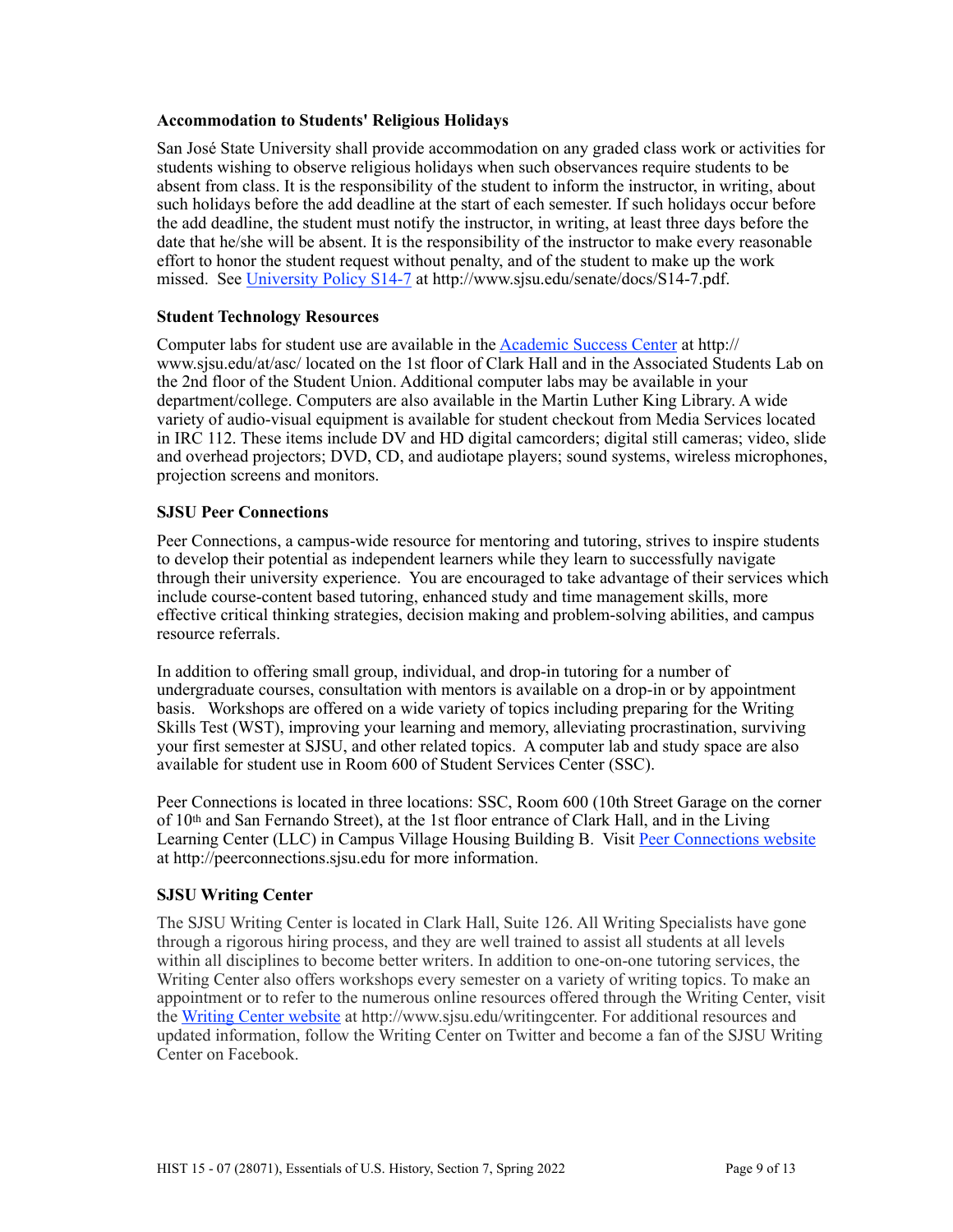## **Contacting Professor Buyco**

#### **All the information you need for the class will be available on Canvas.**

Additionally, I very rarely use MYSJSU Messaging to communicate with the class. Instead, I will make announcements on Canvas. Please make sure your Canvas notifications are set to notify you by email when I post announcements or send you Canvas messages.

**Canvas is the preferred method** of electronic communication. Because you are identified automatically, the usual business (email) formalities are waved.

I request that you **post a profile photo on Canvas**––this helps me learn who you are as a person. I will also learn your name more quickly. I will respond to your Canvas message within 48 hours.

Email

If you use have to use email for some reason, you must let me know what class and what section you are in.

Office Hours

I strongly encourage you to visit me during my office hours, (Zoom) especially now, as we are learning remotely. You are welcome to stop by for clarification on any course materials/concepts, further discussion of course topics, guidance as you prepare for upcoming assignments, questions about feedback on previous assignments, or just to check in. Please note that I do not provide reviews of material you missed due to absences (you can view the online videos, check with your classmates for notes if you are absent, or better yet, attend the Peer Connections Supplemental Instruction sessions).

# **Course Schedule**

*The schedule is subject to change with fair notice via email and in class.*

| . . | D. |  |
|-----|----|--|
|     |    |  |

| <b>Week</b> | <b>Date</b>      | <b>Topics, Readings, Assignments, Deadlines</b>                             |
|-------------|------------------|-----------------------------------------------------------------------------|
|             | Th $1/27$        | Introduction                                                                |
|             | F1/28            | <b>Reading/Assignments:</b> Week 1 Module                                   |
| 2           | $M$ 1/31         | <b>The American Revolution</b><br><b>Reading/Assignments:</b> Week 2 Module |
|             | T2/1             | <b>Lecture/Discussion:</b> The American Revolution                          |
|             | Th $2/3$         | <b>Lecture/Discussion:</b> The American Revolution                          |
| 3           | M <sub>2/7</sub> | <b>Founding of the Nation</b><br><b>Reading/Assignments:</b> Week 3 Module  |
|             | T2/8             | Lecture/Discussion: Founding of a Nation                                    |
|             | Th $2/10$        | <b>Lecture/Discussion:</b> Founding of a Nation                             |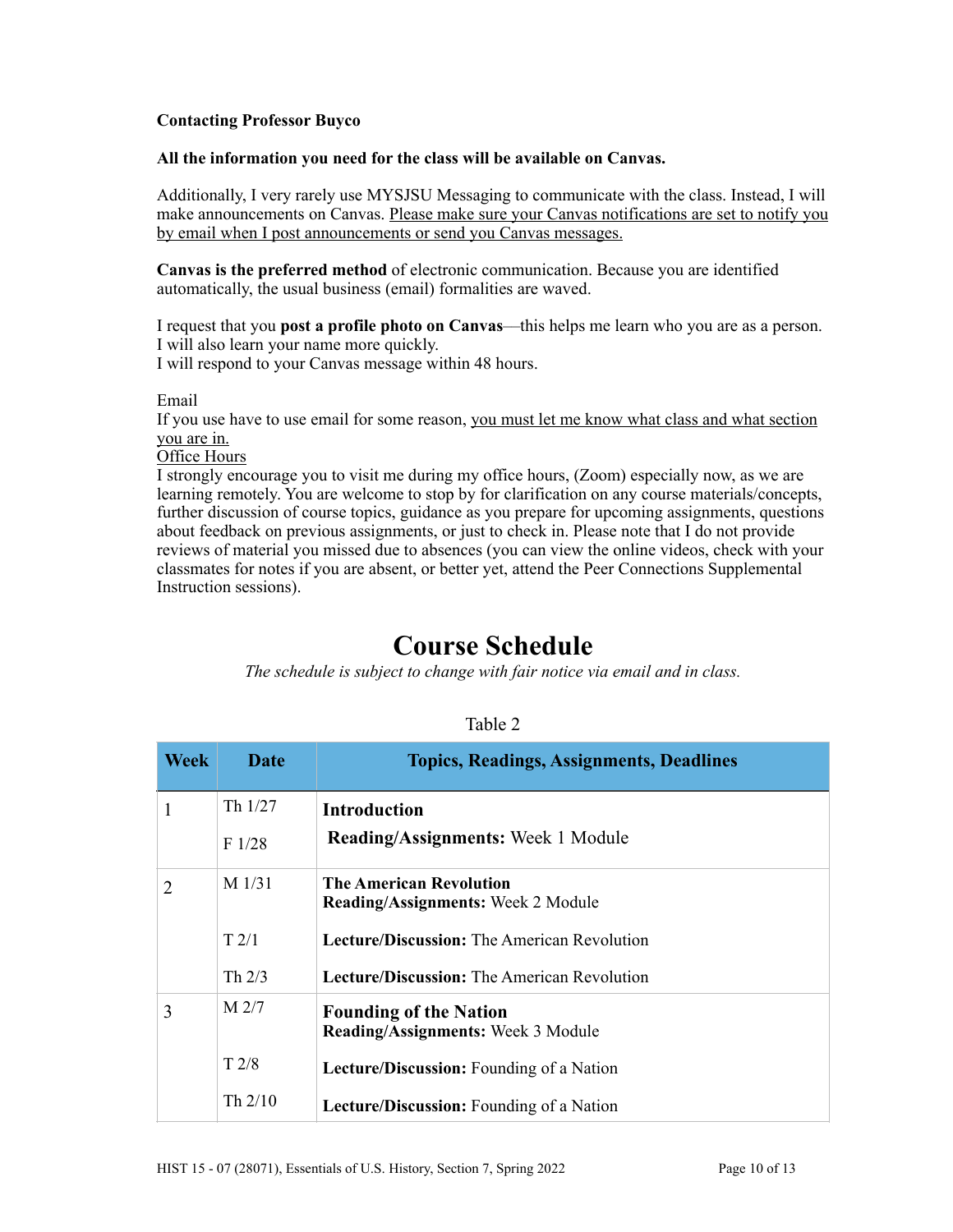| <b>Week</b>    | <b>Date</b>      | <b>Topics, Readings, Assignments, Deadlines</b>                                                   |
|----------------|------------------|---------------------------------------------------------------------------------------------------|
| $\overline{4}$ | M 2/14           | <b>Securing the Republic/Market Revolution</b><br>Reading/Assignments: Week 4 Module              |
|                | T2/15            | Lecture/Discussion: Securing the Republic                                                         |
|                | Th $2/17$        | Lecture/Discussion: The Market Revolution, 1800-1840                                              |
| 5              | M 2/21           | <b>Democracy in America/Reform Impulse</b><br>Reading/Assignments: Week 5 Module                  |
|                | T2/22            | Lecture/Discussion: Democracy in America 1815-1840                                                |
|                | Th 2/24          | Lecture/Discussion: Abolitionism                                                                  |
| 6              | M 2/28           | <b>Reform Impulse and Manifest Destiny</b><br>Reading/Assignments: Week 6 Module                  |
|                | T3/1             | Lecture/Discussion: Women's Movement/War with Mexico                                              |
|                | Th $3/3$         | Lecture/Discussion: Frederick Douglass<br><b>Quiz</b> Narrative of the Life of Frederick Douglass |
| $\tau$         | M 3/7            | The Civil War and Reconstruction, 1860-1877<br>Reading/Assignments: Week 7 Module                 |
|                | T3/8             | Lecture/Discussion: The Civil War, 1861-1865                                                      |
|                | Th 3/10          | Lecture/Discussion: Reconstruction, 1865-1877                                                     |
| 8              | M 3/14           | The Gilded Age and the Progressive Era, 1877-1914<br>Reading/Assignments: Week 8 Module           |
|                | T3/15            | Lecture/Discussion: The Gilded Age                                                                |
|                | Th 3/17          | <b>MIDTERM</b> (American Revolution through Reconstruction) Bring<br>Large, New & Clean Greenbook |
| 9              | M 3/21           | <b>Progressive Era/WWI</b><br>Reading/Assignments: Week 9 Module                                  |
|                | T3/22            | Lecture/Discussion: The Progressive Era                                                           |
|                | Th 3/24          | Lecture/Discussion: WW1                                                                           |
| 10             | M 3/28-<br>F 4/1 | <b>Spring Break</b>                                                                               |